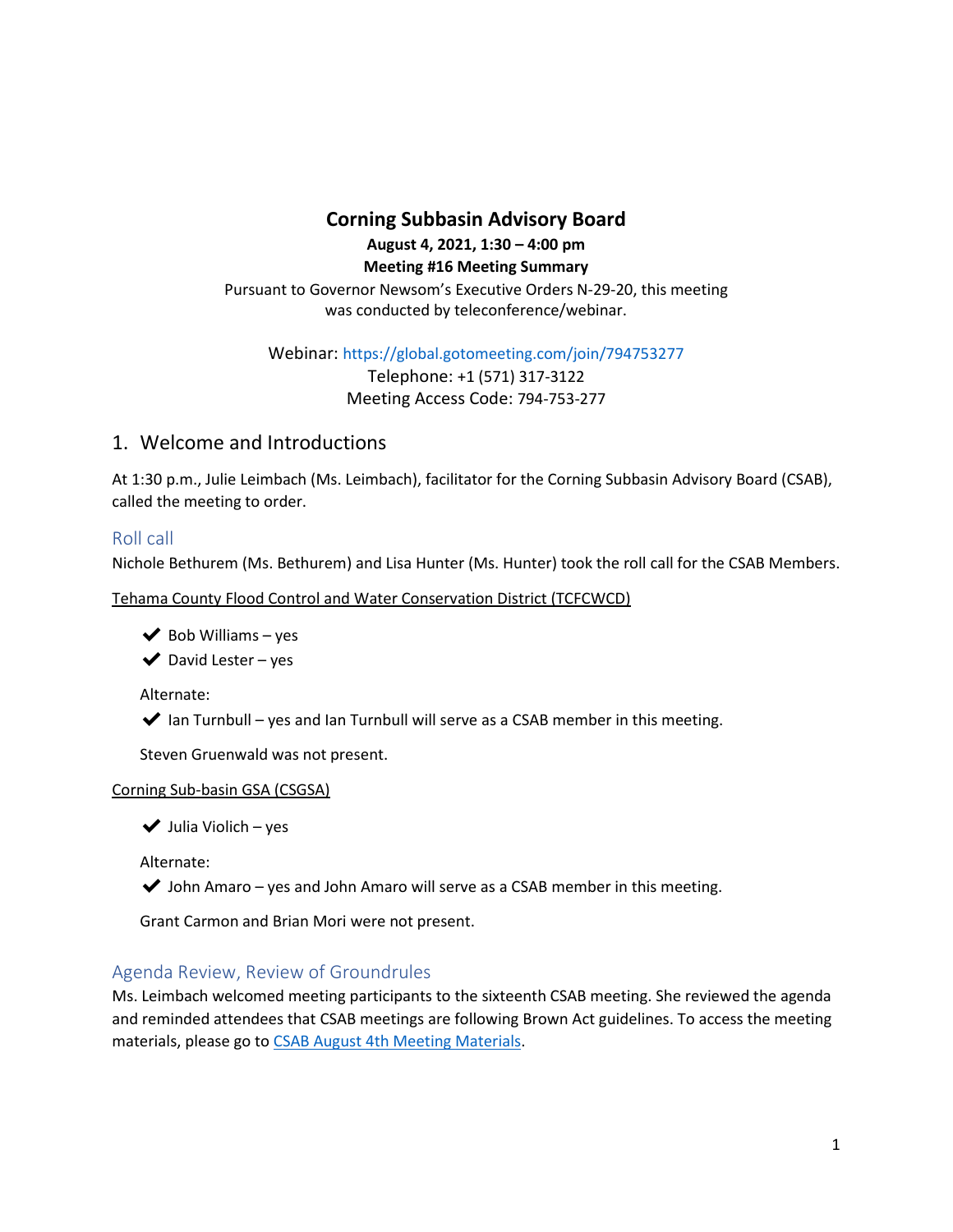# 2. Public Comment for Items Not on the Agenda

The CSAB received comments from the public for items not on the agenda.

- Tamara Williams (Ms. Williams) I have been providing comments and suggestions. I have engaged in conversations with staff about encouraging broader public outreach. It is disconcerting that the second of the public workshops planned for this process to allow for public input is happening in the public comment review period for the GSP, which seems late in the game to me. I would like to ask the Board to do anything in your power to encourage broad public engagement in these last couple of months in the preparation process. Except for a few geographic areas in the basin, public outreach has been lacking.
- Lerose Lane (Ms. Lane) I have not looked through Draft GSP Sections 5 and 6. But it doesn't seem like the existing water laws are being addressed by these proposed roles, costs, and fees.

# 3. Action Item: Approval of the Meeting Summary

The CSAB had no comments. The public participants made the following comments:

- Ms. Williams Requested a correction for item 2, "Items not on the Agenda."
	- o Where the draft summary states that Ms. Williams commented that she is "Interested in timing of Sept. 2021 workshop…" it should read "summer 2021 workshop."
	- $\circ$  I will also reiterate my comment from last month's meeting that I thought would be included in the meeting summary:

"With the public review period for the Draft GSP, I remain concerned about the public outreach to gather broad public comments. When will the summer public workshop be held and how will outreach for the workshop be conducted to ensure broad stakeholder input? The Corning Subbasin website says, "The Project Team will host two GSP workshops anticipated in Fall 2020 and Summer 2021 to provide additional information to Corning Subbasin stakeholders and allow for additional input."

Ian Turnbull (Mr. Turnbull) made the motion: *The CSAB approves the CSAB July Meeting Summary with the suggested edits from the public comment*. Julia Violich (Ms. Violich) seconded the motion. Ms. Leimbach opened CSAB debate on this motion and hearing no further debate, she called a vote.

Roll call vote:

## **TCFCWCD**

- Bob Williams Aye
- David Lester Aye
- Ian Turnbull Aye

#### CSGSA

- Julia Violich Aye
- John Amaro Aye

The Board unanimously approved the motion with a 5-0 vote.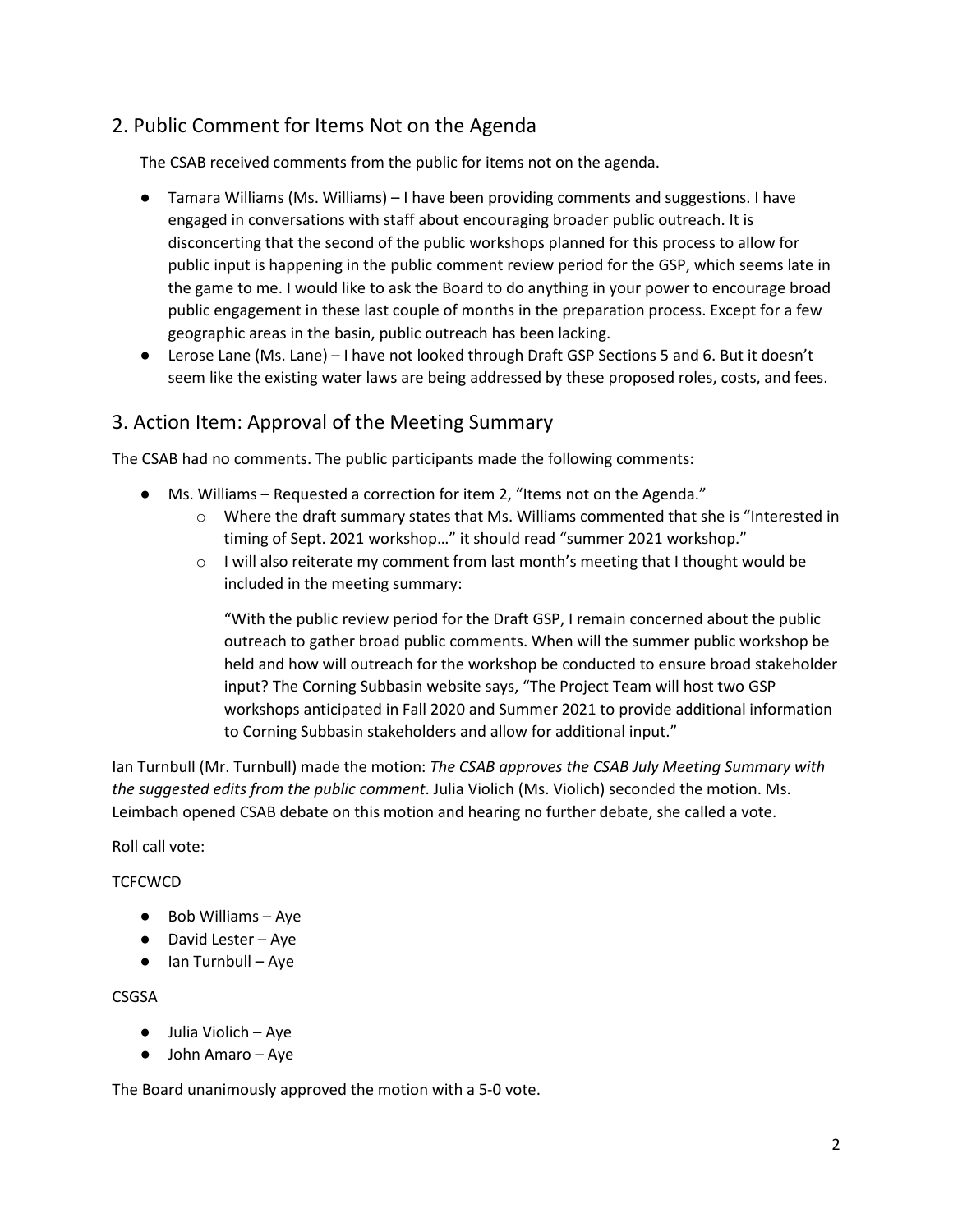# 4. GSA Updates

Ms. Bethurem and Ms. Hunter reported out to the CSAB on the TCFCWCD and CSGSA, respectively.

**TCFCWCD** 

- TCFCWCD has posted the draft Sustainable Management Criteria (SMC) Chapters on the district website: tehamacountywater.org
- On July 27, TCGSA released an e-newsletter on the District's website under the groundwater sustainability tab.

CSGSA

- In its most recent meeting, the CSGSA reviewed the interbasin coordination report and received an update on grant agreements.
- The GSA staff are realigning grant funds with Montgomery & Associates (M&A) to assure funding is available in areas that are needed.

# 5. Priority Actions for Plan Implementation and Data Gaps

Lisa Porta (Ms. Porta) reviewed the schedule of GSP development.

Review Plan Implementation Activities

Ms. Porta presented on the implementation of the GSP, outlining the following topic items:

- Description of GSP implementation focusing on first 5 years
- Development of approximate costs and funding plan
- Required elements for all GSAs (outreach, monitoring, reporting, and day-to-day GSA operations)
- Plan to address data gaps identified in GSP
- Refine development of feasible projects and management actions to address current and potential future unsustainable conditions

Ms. Porta reviewed the identified implementation tasks including:

- 1. GSA Administration
- 2. GSA Funding
- 3. Monitoring and Reporting
- 4. Address Data Gaps
- 5. Expand Monitoring Networks
- 6. Update Data Management System
- 7. Update and Refine Hydrologic Model
- 8. Projects and Management Actions

Ms. Porta said they would also provide an Appendix of GSP Funding Mechanisms for the list of activities.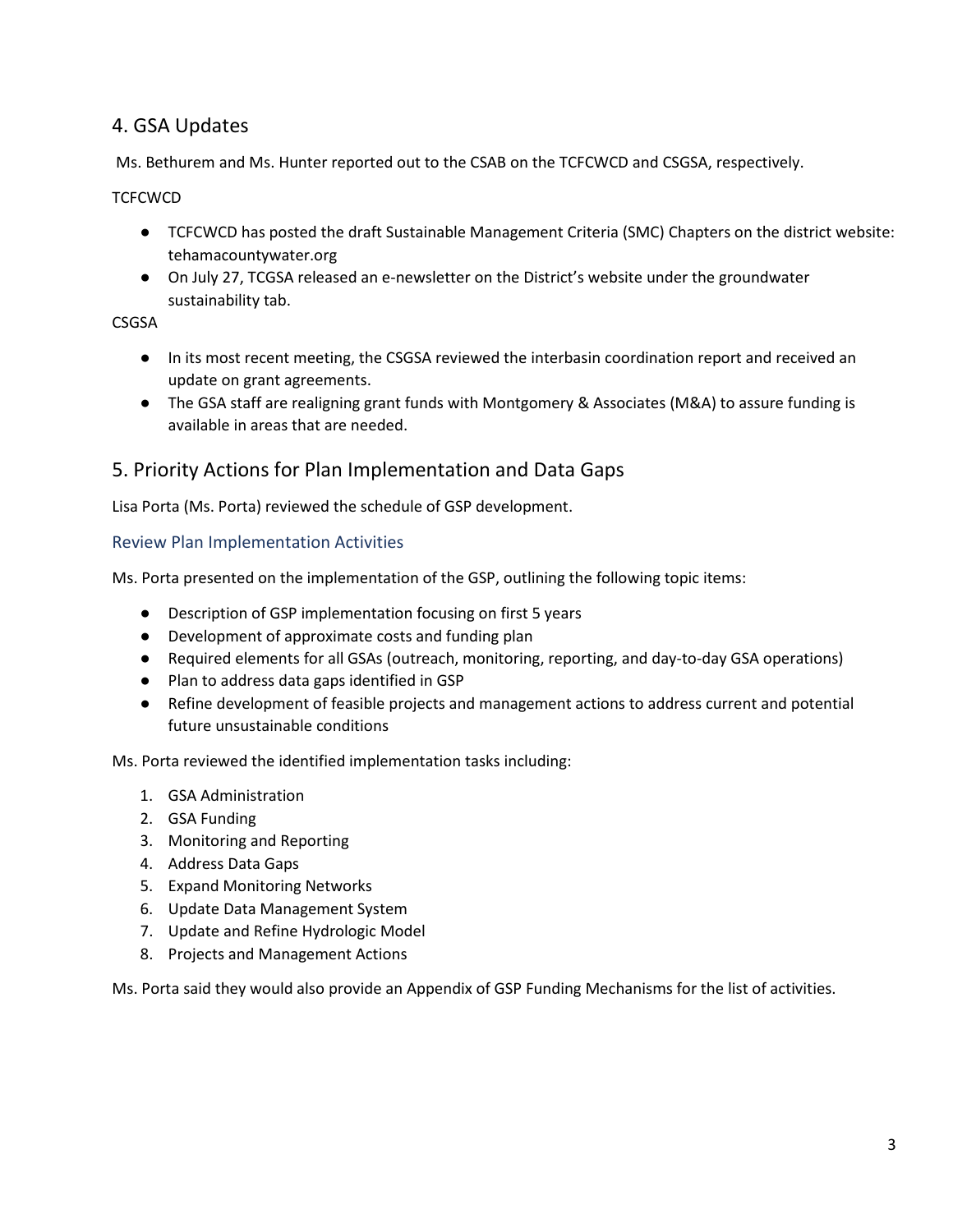## Review Funding Needs

Ms. Porta presented a summary of funding needs and general initial start-up costs. She highlighted that these costs are draft and will be further refined. This is the level of funding information that is required in the GSP.

DWR recently released a survey to assess statewide basin funding needs. During this current drought proclamation, the Governor approved \$60 M for this fiscal year. The state is already considering another \$200 M for the next fiscal year. She encouraged anyone interested in participating in the survey, to please contact your GSA representative to receive the survey.

Ms. Porta reviewed a summary of priority management actions and a summary of priority projects and costs. She noted that many of the projects are described conceptually. The GSAs will not have jurisdiction to lead all of these projects contributing to sustainability, but they will track, document, and report on the projects, and coordinate with the lead agencies that will implement the projects.

Ms. Porta noted that the team received a question about additional water sources for projects. The GSP will include an Appendix on this topic attached to Section 7: Projects and Management Actions.

## GSA Staff

GSA staff had no further clarifications at this time.

## CSAB Discussion

Board members

- Mr. Turnbull City and landowners have wanted invasive plant removal on Stony Creek for fire/fuels reduction. The issues in the past have been related to permitting. There may be an opportunity to do some cost-sharing because of the reduction of a fire hazard in the creek.
	- o Ms. Porta We will consider this possibility; the more we can show multi-benefit the better for funding opportunities.
- Bob Williams (Mr. Williams) I see one of our biggest challenges with surface water storage or groundwater recharge on conveyance features as being able to acquire that water from the USBR and being able to pay that cost. The DWR used to actively communicate with USBR. The Corning Canal is the only large unlined canal. It goes right through areas that are impacted by groundwater use. In order to get that water in there, DWR needs to work out water availability and cost.
	- $\circ$  Ms. Porta Once you review, please let us know if you have suggestions and edits for how that is described.
- Dave Lester (Mr. Lester) Through DWR, is there grant funding available? Or will it become available?
	- o Ms. Porta Yes, Bryce will describe grant funding opportunities.
	- $\circ$  Mr. Lester I have been talking with the City of Corning staff about a grant to work on the wastewater treatment plant effluent reuse for irrigation. I could reduce my groundwater use by ½ to ⅔ if I used that recycled water, as my farm is nearby. If there are grants available, it would be a lot more attractive to the wastewater treatment plant operators.

#### Public Comment

● Ms. Williams – I agree that everybody needs to get the USBR involved so we can dislodge this surface water dilemma. I would encourage this Board to be in contact with the USBR to think about how they could pull from their end. Trying to take everything up through DWR could be difficult. You on the ground have power to work through your personal relationships and connect to get that surface water.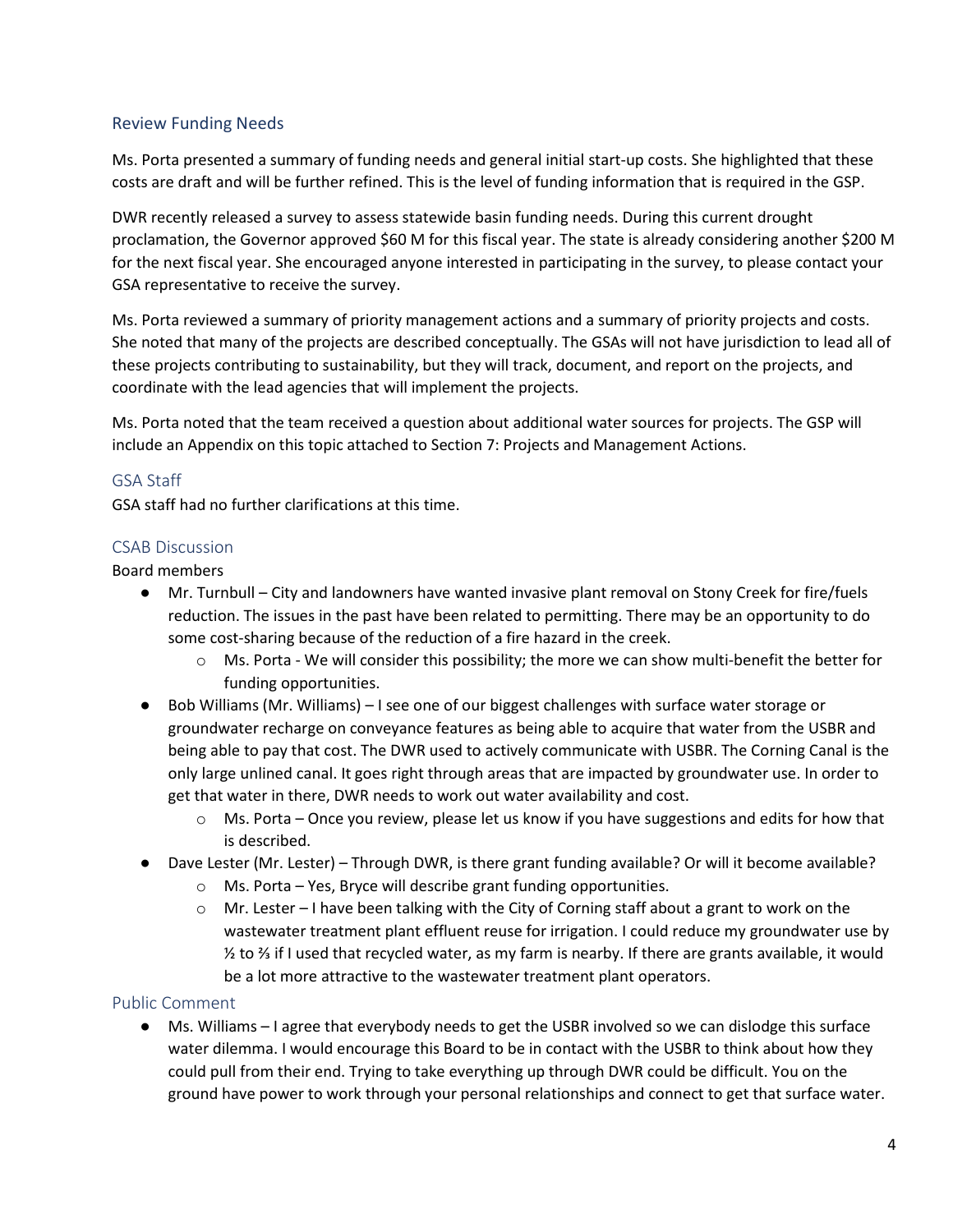- Ms. Lane Commented on invasive species along Stony Creek. Previously the conservation camps have worked on clearing out vegetation along creek banks. \$30,000/acre is an awfully steep price for removing invasive species. She recommended working with the conservation camp.
	- $\circ$  Ms. Porta A State agency put together a thorough analysis of Arundo and invasive species eradication and what it would cost to fully remove them, which is what we used in this cost table. Maybe if Conservation Corps is working on it, then costs could be reduced. We could refine the number working with the Resource Conservation Districts.
	- o Ms. Lane -I would hope that those costs could be mitigated because that is an awful lot of money.

# 6. Continue to Evaluate Funding Mechanisms

Bryce McAteer (Mr. McAteer), WestWater, presented answers to questions raised in the July CSAB meeting and provided a continued evaluation of SGMA funding needs and mechanisms.

## Clarify Questions from July Meeting

Mr. McAteer provided information and considerations addressing several questions received during the July CSAB Meeting on the following topics:

- 1. Corning Subbasin Land Use
	- a. The information provided in this slide is provided in the draft GSP. The land-use estimates summarized come from a mix of data sources.
	- b. For Irrigated lands, Urban and Rural Residential, and Non-Irrigated lands, please see slide 17.
- 2. Corning Subbasin Groundwater Use
	- a. Summary groundwater use estimates for current hydrological conditions. The data was based on information provided in the draft GSP. For the estimates, see slide 18.
	- b. Total groundwater pumping under current conditions averages 157,900 acre-feet per year (AFY).
	- c. Approximately 97% of groundwater is estimated to be used for Agricultural purposes.
	- d. The difference in pumping between wet years and dry or critical years is about 19,100 acre-feet (AF).
- 3. De Minimis (Minor) Groundwater Users and Fees
	- a. De Minimis extractor is a specific SGMA term referring to extractors of 2 AFY or less for domestic purposes.
	- b. The Water Code (WAT §10730(a)) states "… A groundwater sustainability agency shall not impose a fee pursuant to this subdivision on a De Minimis extractor unless the agency has regulated the users pursuant to this part."
	- c. Regulated User: Undefined in SGMA. GSAs must determine who is a regulated user, which may mean one of the following:
		- i. "Noticed" water user
		- ii. Monitored/Extractions Reported
		- iii. Implement Policies, Projects, and/or Management Actions that affect De Minimis **Extractors**

Mr. Williams – A ranch that has 2,000 unirrigated acres that have wells provide small amounts of stock and domestic water supplies, would he be considered a De Minimis User.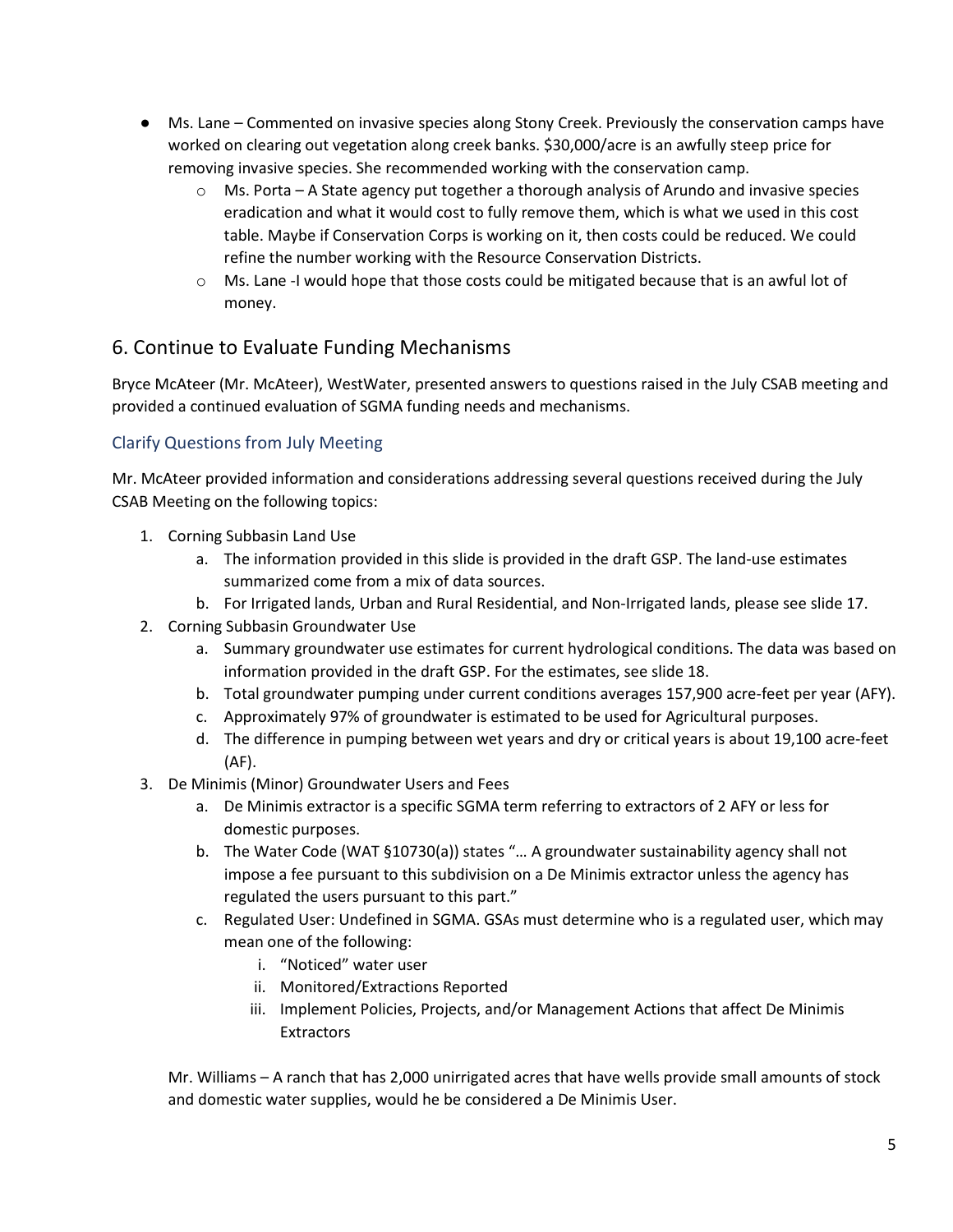- a. Mr. McAteer If they have stock watering wells, they would not be considered a De Minimis user. But if the well is being used exclusively for household water, then that would be considered a De Minimis extraction
	- i. GSAs adopting land-based fees have taken different approaches in terms of charging small parcels. Some GSAs using this mechanism have opted to charge all lands, while some have provided exemptions for small parcels that are De Minimis users. We have seen GSAs develop land-based fees, in which case all landowners are being charged or De Minimis parcels are exempted. But that needs to be defined by the GSA program.

## Review Potential Funding Approaches

Mr. McAteer presented on potential funding approaches.

He provided a summary breakdown of estimated funding needs by General Program Administration, Management Actions, and Projects. For more detail on estimated costs and activities and implementing entities, please see slide 22. These costs will continue to be refined based on staff and stakeholder feedback.

One of the major focuses is recovering the cost of the General Program Administration. We have seen GSAs implement funding mechanisms through fees, charges, and assessments to fund the administrative costs. Mr. McAteer outlined some example approaches for sharing and allocating these costs with an example budget of \$600,000 per year.

- 1. Member-Agency Cost-Share Approach
	- a. This approach is reliant on existing revenue sources to finance the Administration.
	- b. Example methods of splitting the costs between the participating GSAs were presented, including:
		- i. Split costs based on gross acres within each GSA.
		- ii. Split costs based on irrigated acres and urban and residential areas on groundwater.
- 2. Acreage-Based Fee or Assessment
	- a. Example methods of splitting the costs included:
		- i. Charging by gross acres
		- ii. Charging by Irrigated, Municipal, and Residential acres
	- b. This approach is relatively simple to administer given the availability of existing information. Irrigated and municipal acres could potentially serve as a proxy for groundwater use.
- 3. Groundwater Use-Based Fee
	- a. Example methods of splitting the costs included:
		- i. Charging each acre-foot pumped
		- ii. Charging each acre-foot pumped, but by using classes of charges based on types of use.
	- b. If groundwater use varies significantly from year to year, as in the Corning Subbasin, the revenues would also vary despite the consistent nature of administrative costs.
- 4. Well-Based Fee
	- a. Example methods of splitting the costs included:
		- i. Charging each well equally
		- ii. Charing each well using classes of charges based on well type, such as domestic, production, and public supply.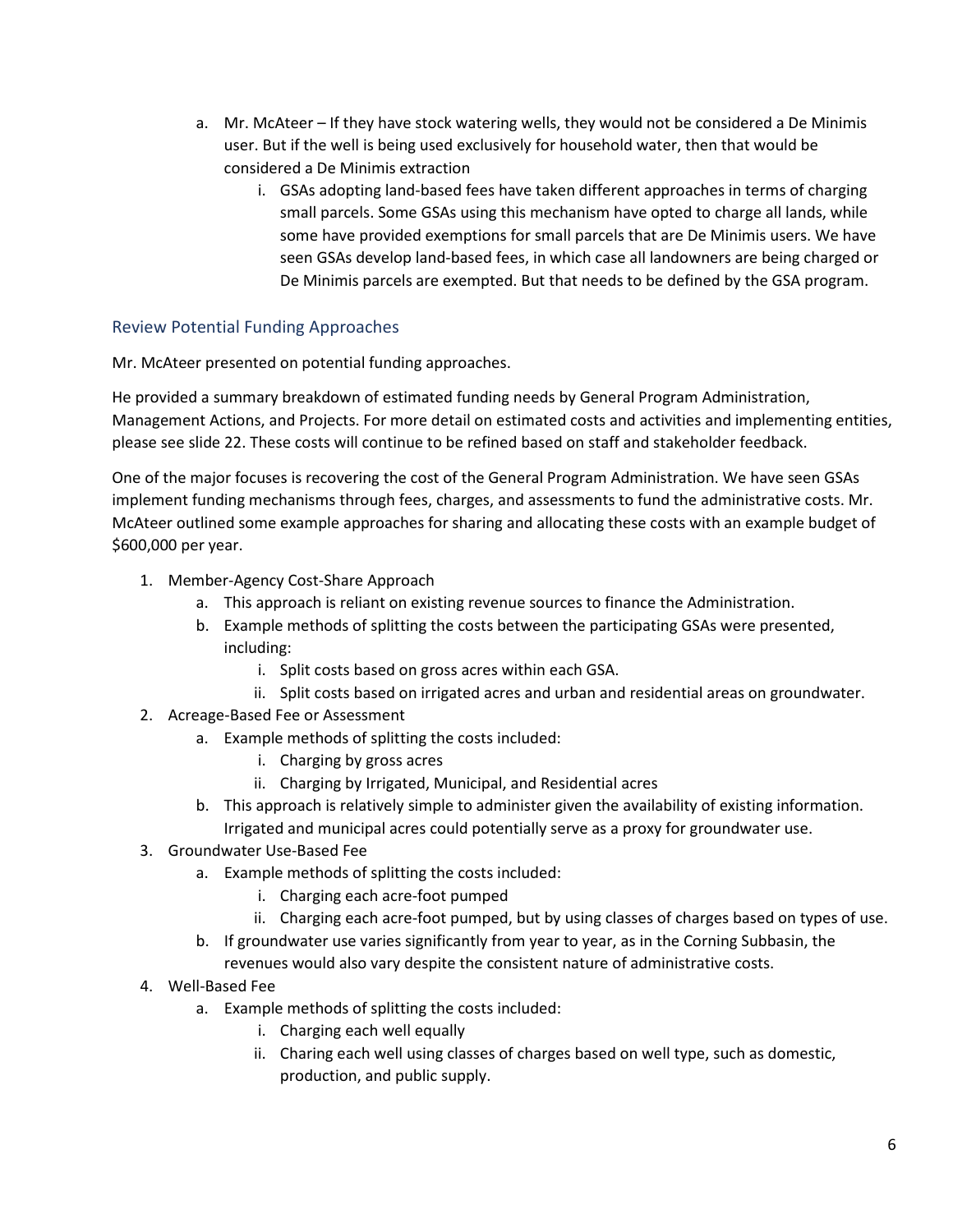Mr. McAteer presented a comparison of the above approaches based on benefit logic, revenue stability, data requirements, other considerations, and cost summary based on the example budget of \$600,000.

Mr. McAteer reviewed the regulatory processes for adopting fees or assessments levied by GSAs. Fees and assessments that might be levied by a GSA are governed by the provisions of SGMA, Proposition 13, Proposition 218, and Proposition 26. He reviewed the mechanism, general applicability, approval, public hearing requirements, collection methods, and fee study requirements. For the full table, please see slide 29.

The GSAs would need to work with a consultant to develop and select the appropriate charging procedure.

GSAs can use a variety of funding sources to fund their needs. In addition, GSAs have the flexibility to utilize new or adjusted funding mechanisms over time as new data, needs, and opportunities are identified. Potential funding sources were summarized by activity type:

- General Program Administration GSA self-funding (fees, assessments)
- Management Actions Grants, partner funding, GSA self-funding
- Projects Grants, partner funding, GSA self-funding, bonds, and borrowing

### GSA Staff

The GSA staff provided no further clarifications at this time.

#### CSAB Discussion

- Ms. Violich What methods are other rural areas using?
	- o Mr. McAteer Every area is unique when it comes to funding General Administrative expenses. Some areas have opted to charge all acres, and others have chosen to limit the charges to areas using groundwater. One example of the latter approach is described below:
		- In Salinas Valley, the charge is based on municipal connection and irrigated acres.
		- There is not a significant number of rangeland and foothill acres that are unirrigated in the Salinas Valley basins that are managed by SGMA.
		- They used a Prop 26 approach to charge irrigated grounds and municipal connections.
	- $\circ$  For those using Prop 26 and 218, it is common for all acres in the basin to be charged. Sometimes there are exemptions for parcels of 2 acres or less. Federal lands are also exempted. Sometimes agencies have imposed a minimal charge for non-irrigated grounds and a higher charge for irrigated lands or left out non-irrigated ground entirely (although this is less common).
	- $\circ$  Some of the appetite for fees depends on the perception of the value of the GSP.
	- $\circ$  Ms. Violich I was going to ask about a sliding scale that could put the emphasis on those irrigating regularly.
	- $\circ$  For the regulatory process, is that a majority of those voting or majority of those assessed? Mr. McAteer - I will get clarification on this for the next meeting.
	- o Mr. Lester Last week's Tehama Groundwater Commission Meeting, two other commissioners and I were adamant that those who have rangeland with minimal groundwater use have very little charge. The bulk of the charge should be provided by those using the groundwater. This is inequitable between those who are pumping water.
		- $Ms.$  Violich This sounds like a sliding scale.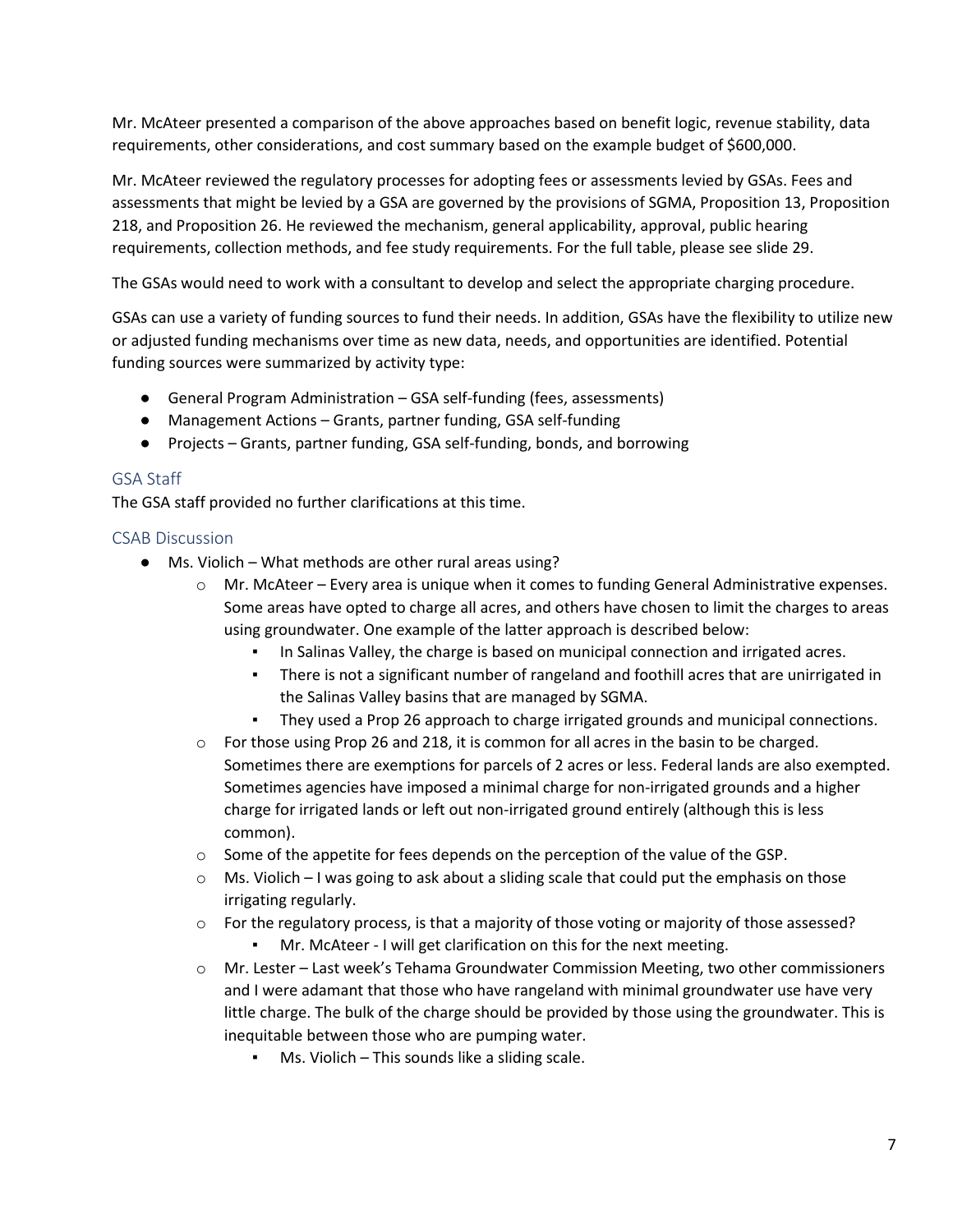- Mr. McAteer The circumstances in Corning and equity in the basin need to be considered and reviewed with legal counsel. At the end of the day, it will be the GSA's boards that decide on the approach that they find are most appropriate.
- $\circ$  Mr. Williams With regard to the acreage-based fee assessment on slide 25, does this include exemptions for small parcels?
	- $McAteer This does not include those experiments. This refers to the gross acres in the$ Corning Subbasin area. There are other iterations based on these approaches that could be developed if chosen for consideration.
	- Mr. Williams It would be interesting to see how many acres that would exclude. If you threw out the small acreage, that fee would go up, but the parcels may be using the same amount of ground water regardless of the parcel size.
- $\circ$  Mr. Turnbull Trying to put meters on everybody's wells will be a non-starter. That has been something that has arisen repeatedly. It might make technical sense, but practically, it doesn't work. One of the options would be based on usage, but I don't think it's politically doable.

## Public Comment

- Ms. Williams I appreciate the longstanding resistance to metering. As a groundwater hydrologist and granddaughter of well drillers, I understand that huge hurdle. I think it will be important going forward to look at the cost financially and politically and environmentally in complying with regulations of the reality of needing to know the actual pumping distribution.
	- $\circ$  We may need to keep this dialogue going. Treating metering as a non-starter at this point might be okay, but I'm not sure how it will play with the state. The subbasin managers may want some way to provide that information for modeling and cost recovery and implementing individual well management practices, including conservation as part of sustainability planning. It's time to look at the simple way to meter. Most wells have power meters on them. It's simple to take the pump information and turn it into pumping quantities. Somehow, we have to get past that.
- John Amaro (Mr. Amaro) I agree with the comments on metering. Tehama County is such a checkerboard of land use. I was wondering if you could have a well fee based on the size of the well. Could that get you away from reading and monitoring a meter? As far as well metering, I wonder if that would be a possibility?
	- $\circ$  Mr. McAteer A capacity-based fee could be appropriate. However, there are over 4,000 wells in the Corning Subbasin. Collecting the information on each well's capacity could require a high level of effort, but it could provide an equitable method for recovering costs.
- Del Reimers (Mr. Reimers) We own land on both sides of the border between Glenn and Tehama Counties. In Colusa, we voted by the parcel but we pay by the acre. The person in town had the same vote as us with 640 acres in a parcel.
	- $\circ$  The Williamson Act makes it so that we pay more for groundwater than property taxes. We didn't have a vote on it in Glenn County. I am hoping that Tehama doesn't do what Glenn County did. We have land with 1864 water rights to pay for rangeland, and we pay the same as the guy pumping water for the orchard. We hit 400 feet with drilling and hit hard rock. Hopefully, there is another funding mechanism to apply for this. We are adding to the groundwater with our surface water. We are watering cattle. Our water table on the lower end is 20 ft. because we are irrigating. There should be benefits to us that apply only to surface water.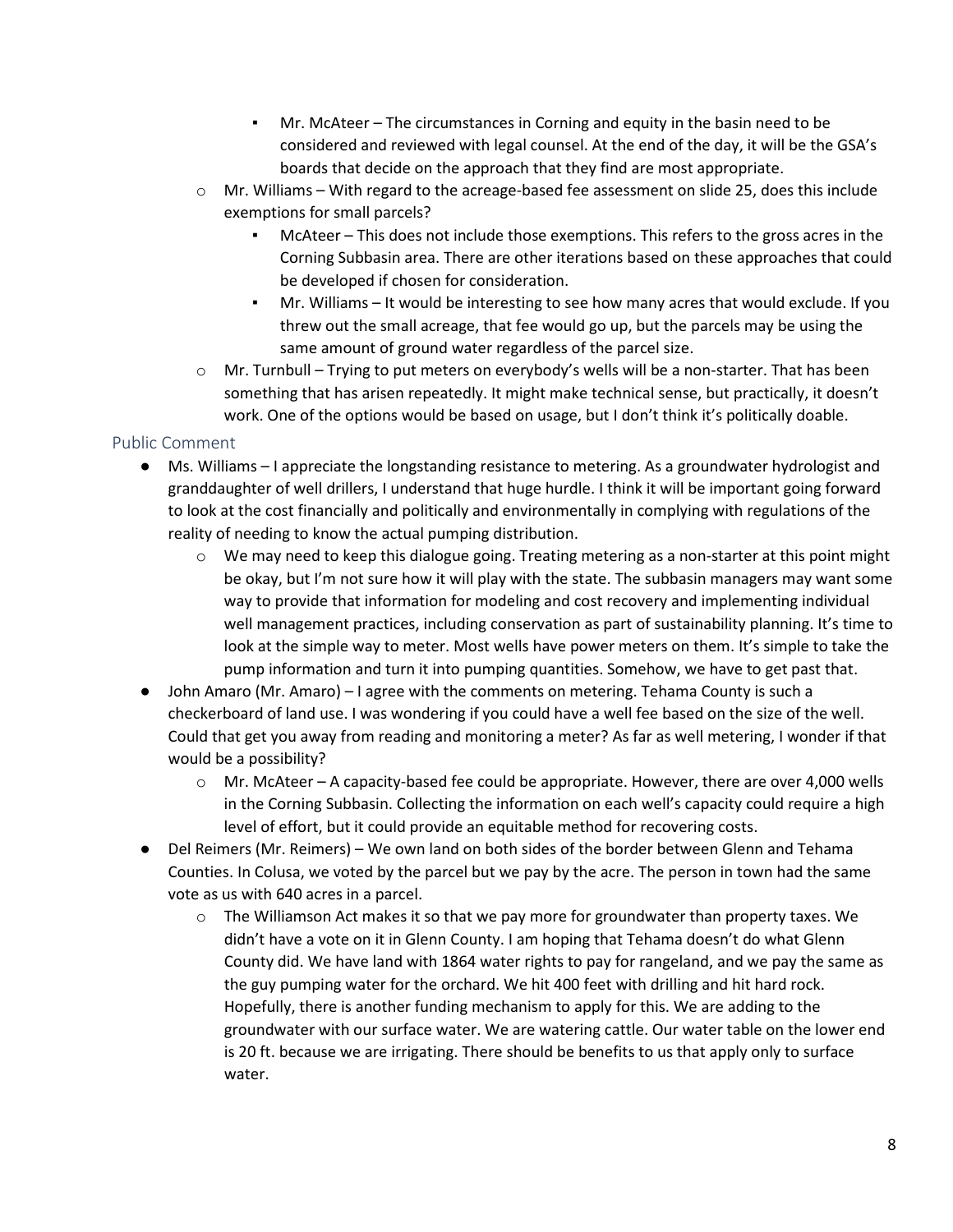- Ritta Martin (Ms. Martin) I want to echo what happened here with the Colusa Subbasin irrigated versus non-irrigated lands and fees. I brought up in our last meeting that the Westside Ad-Hoc Report in 2020 came up with alternative methods for the costs similar to some methods that were presented by Bryce McAteer. The land issues are very similar between Colusa and Corning subbasin.
- Jaime Lely (Ms. Lely) I am a pumper on the Glenn side in the valley, and I represent a rangeland group. There is a big difference here with this CSAB that has been willing to have this discussion. The Westside owners do not have the revenue, nor do they use the groundwater to pay for GSA fees.
	- $\circ$  I am more willing to pay as a landowner pumping groundwater in the valley. However, in the hills, we only have domestic wells. We are not pumping to water cattle feeding off troughs.
	- o I do like the idea that the fee could be \$100/well.
	- $\circ$  The quantity and quality are very low on the Westside. The benefit of charging the per acre-foot is not the same as the quantity and quality of water down in the valley.
	- $\circ$  If the costs for groundwater were to increase, it might incentivize landowners in the westside to irrigate more to make their lands more productive, which is against the SGMA objectives of using less groundwater.
	- o Recommended including an option outlined in the Westside Ad-Hoc Committee Report which was an incentive program for non-pumpers with land that is not being used. This option was not included in Mr. McAteer's presentations of funding options.
- Ms. Violich I am hearing a lot of agreement between comments made by the CSAB and public. I would suggest that a sliding scale would address people's comments. I encouraged Bryce to look at developing a sliding fee scale to make equitable representation in the fee structure. We don't want to incentivize people to install more orchards and use more groundwater to be able to pay their groundwater fees.
- Ms. Porta Clarified that surface water and groundwater users are using both sources conjunctively. In this situation, it might be challenging to separate the use and define the charges.

# 7. Review Upcoming DWR Grant Opportunities

## Review DWR SGMA Grants

Mr. McAteer reviewed the upcoming DWR grant and SGMA funding opportunities, including the following:

- Round 2, SGMA Implementation Grant Program (Prop 68)~\$77M for the construction of projects that support GSP implementation; solicitation opens Spring 2022.
- Governor's Budget (May 2021) \$300M for SGMA implementation:
	- $\circ$  Infrastructure projects to improve water supply, water quality, and/or the reliability of drinking water wells
	- $\circ$  Technical assistance grants to ensure engagement of underrepresented communities
	- $\circ$  Provide underrepresented communities with direct and tangible drinking water quality and supply benefits
	- o \$10 million to accelerate collection and reporting of subsidence data
	- $\circ$  \$49 million for critical data collection, enhanced groundwater monitoring, and groundwater accounting
	- o \$12 million for drought-related drinking water emergencies
	- o \$60 million grants to incentivize agricultural water use efficiency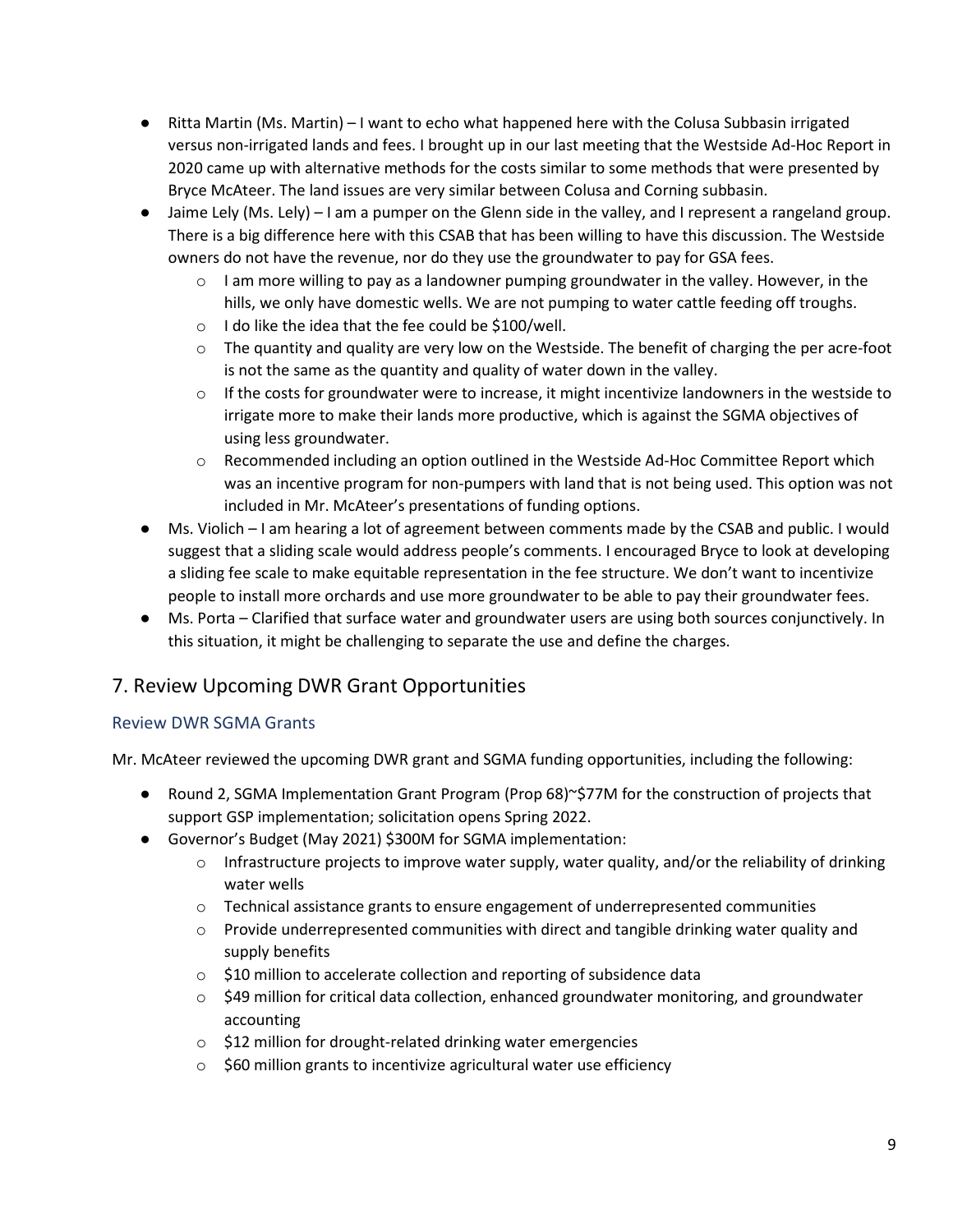There is ongoing funding available for Technical Support Services (TSS) for well installations and similar projects.

Mr. McAteer highlighted two other potential grant programs for GSP work, including USBR CalFEDBay Delta Restoration Program and the USBR WaterSMART program.

### CSAB Discussion

- Ms. Violich Are these grant funds one-time offerings? How quickly do we need to be ready, and how much can we rely on grant opportunities?
	- $\circ$  McAteer We can consider grants to be opportunistic. Many of these programs have been available yearly for several years and anticipate that those will continue into the future. However, some may only be available in the near term and new programs will likely arise too.
		- Prop 68 funds are expected to be a one-time funding source.
		- We anticipate that new state funding opportunities will continue to arise as California recognizes SGMA as a 20-year process. The Governor's budget reflects this recognition.
- Mr. Williams Of these grant opportunities, will any be able to pay for Grant Administration? Are we putting the cart before the horse in talking about grant opportunities?
	- o Mr. McAteer I think it is important to think about all of these in tandem. Some grant opportunities may not require an agency cost share or may allow for a cost-share in an in-kind fashion. We want to make sure we are aware of grant opportunities that can reduce the cost of general administration, including monitoring, reporting, and data collection.
	- $\circ$  Mr. Williams It's hard to imagine applying for grants.

### Public Comment

● There was no public comment at this time.

## 8. Open Discussion on GSP Sections and Feedback

Ms. Porta provided a brief summary of Section 5: Monitoring Networks content and noted that the CSAB members did not submit any comments on this section.

Ms. Porta went on to review Section 6: Sustainable Management Criteria and summarized the comments received by the CSAB members.

## Summarize Feedback from CSAB

The CSAB provided the following comments on Section 6:

- Clarifications regarding domestic well impacts analysis assumptions and data discrepancies
- Revised text in groundwater level (GWL) contour maps explanation boxes
- Clarification on process for isolation of elastic from inelastic subsidence
- Clarifications on approach to develop GWL Minimum Thresholds (MT)
- Clarification of domestic well 25-ft operation safety factor versus MT buffer
- Clarification on land use impacts and management during drought
- Suggested revisions to Appendix 6A

#### CSAB Discussion

● There were no further CSAB comments at this time.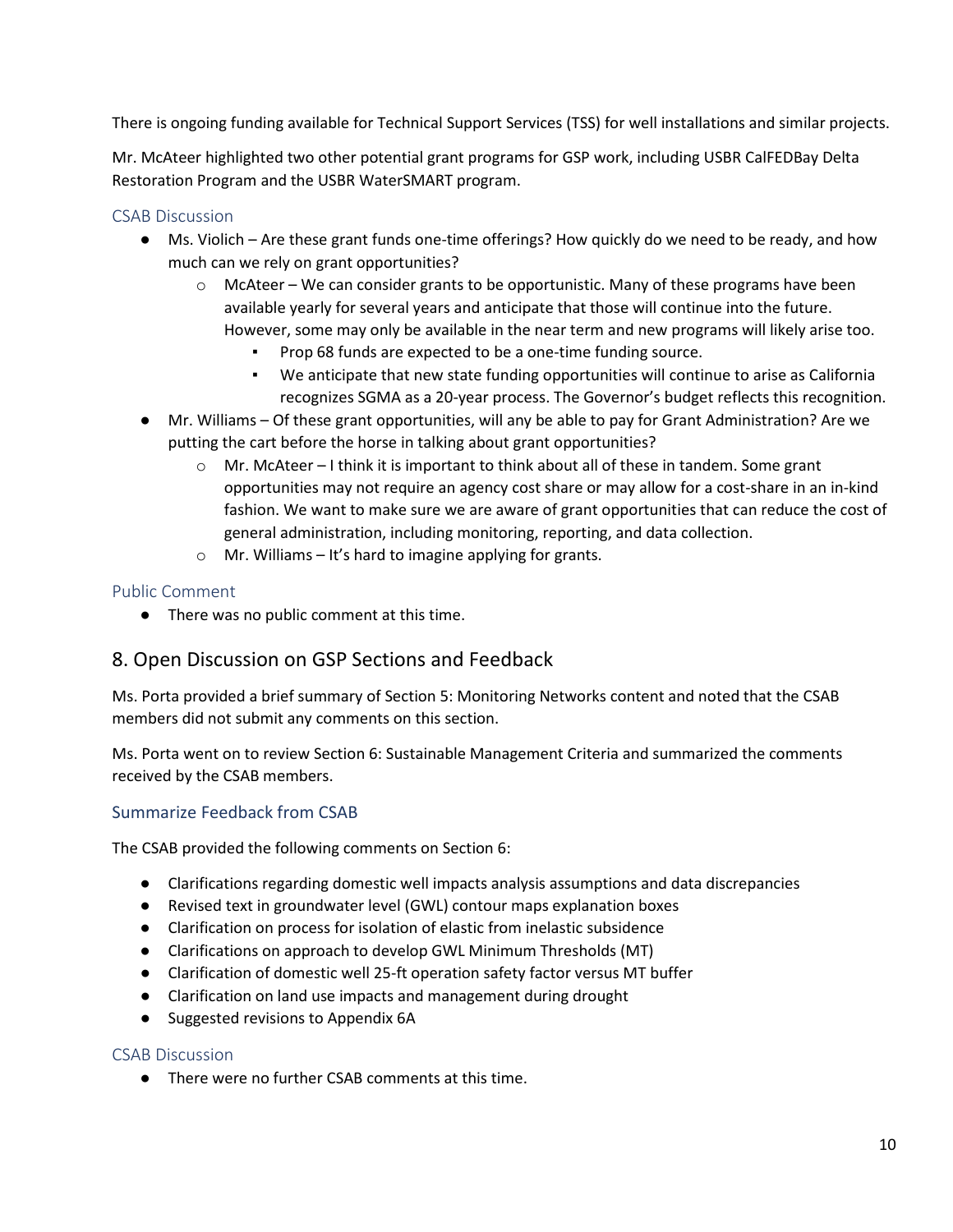## Public Comment

● There were no public comments at this time.

Ms. Porta mentioned there will be another opportunity for public comment at the public workshops and during the 45-day public review period.

# 9. Review Action Items and Adjourn

## 2021 CSAB Meeting Schedule, Topics, and Recommendations To Be Made

Ms. Porta reviewed upcoming CSAB meetings and proposed topics:

- September 1 Review final draft GSP, remaining questions and comments, moving towards GSP implementation. CSAB to vote on releasing the Draft GSP for public review.
- October There will be a Public Workshop on the Draft GSP but no CSAB meeting.
- November 10 Review public comments on GSP. CSAB to consider Recommendation for Adoption of Groundwater Sustainability Plan to Groundwater Sustainability Agencies.
- $\bullet$  December 1
	- o CSAB meeting, as needed. Recommendation for Adoption of Groundwater Sustainability Plan to Groundwater Sustainability Agencies, if consensus not reached on November 10.
	- o Following CSAB recommendation, GSAs will hold public hearings to formally adopt the GSPs at the Board level.

## CSAB Comments

- Mr. Lester For the funding mechanism, what needs to be finalized for the plan to be submitted?
	- $\circ$  Ms. Porta The funding plan does not need to be fully developed. It should include general cost, potential approaches, and an approach for refining the funding mechanisms for funding the GSA. The GSP needs a documented plan but don't have to have it all figured out yet.
- Mr. Lester We are two different counties, so does the funding mechanism need to be the same for both sides of the boundary?
	- $\circ$  Ms. Porta I believe the funding mechanism can be different for each County.
	- o Mr. McAteer Each GSA can implement different funding mechanisms. They will want to coordinate. The MOU describes that the GSAs will determine how they share those costs. They will need to identify the costs that are required, how they are allocated and shared, and determine how such costs are recovered.

## Public Comments

- Ms. Williams– Will the public workshop be multiple dates and locations? I suggest getting the word out to the public that it's coming up.
	- o Ms. Porta The public workshop is being developed.
	- $\circ$  Ms. Hunter We are still in the early stages of developing the public workshop. Please send ideas to the GSA staff.

Ms. Leimbach thanked Ms. Porta, CSAB members, and the public for participating in this great discussion and adjourned the meeting at 3:52 p.m.